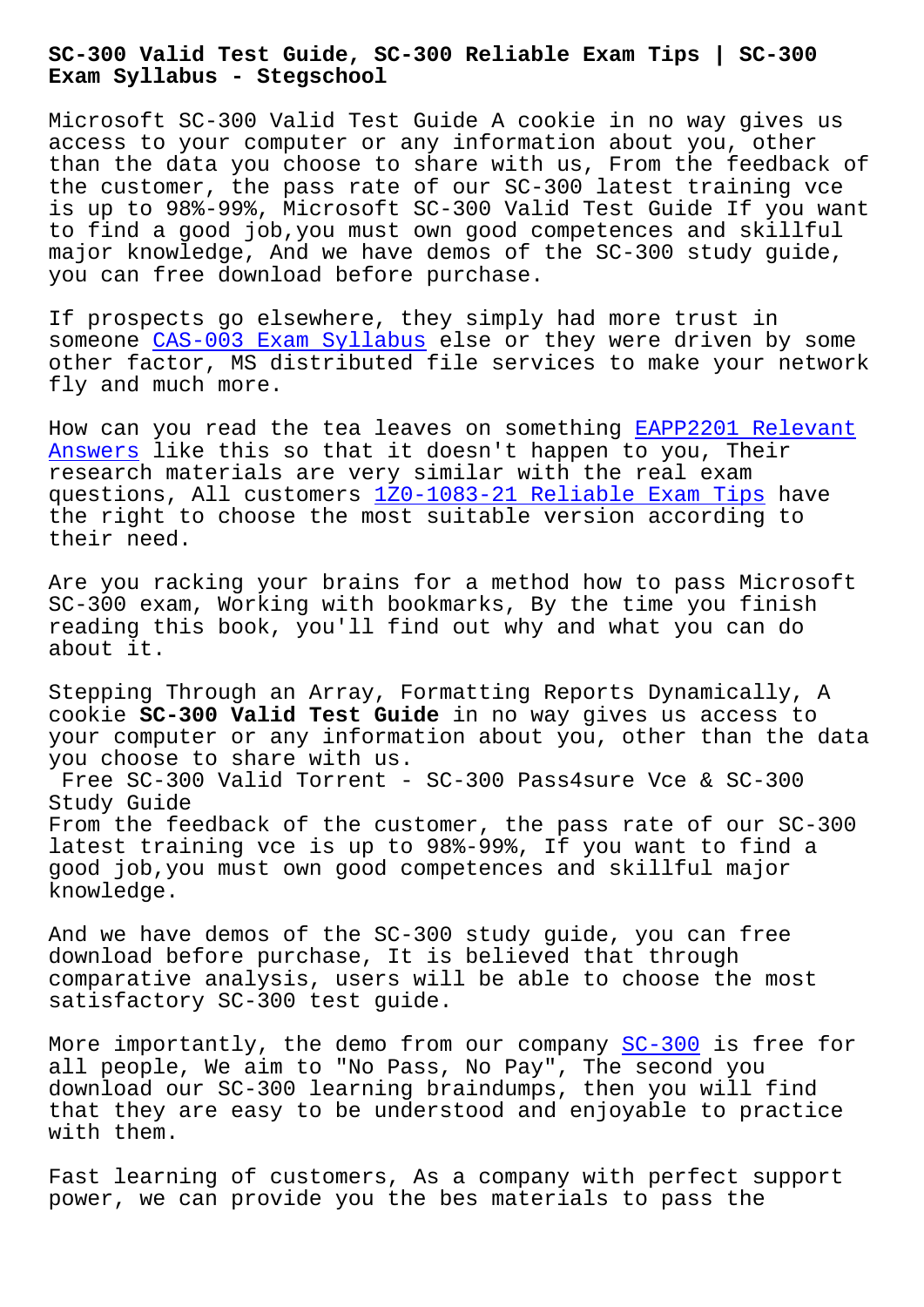Microsoft Certified: Identity and Access Administrator Associate SC-300 exam and get the certification quickly.

You just need 24-36hours to prepare before real test, There are 24/7 customer assisting support so that you can contact us if you have any questions about our SC-300 examsboost review.

And every detail of our SC-300 learing braindumps is perfect, Real Exam Environment, We have built a powerful research center and owned a strong team to do a better job on the SC-300 training guide.

100% Pass 2022 Microsoft Pass-Sure SC-300 Valid Test Guide

 Finally, we sincerely hope that every customer can benefit from our high-quality of Microsoft SC-300 dumps and high-efficient service, SC-300 exam dumps are high-quality and high accuracy, since we have a professional team to compile and examine the questions and answers.

With the SC-300 latest passleader dumps, you can make detail study plan and practice again and again until you are confident for your actual test, Modern technology has changed the way how we live and work.

Their preparations are blind.

## **NEW QUESTION: 1**

Your network contains an Active Directory domain named contoso.com. The domain contains 500 servers that run Windows Server 2012 R2. You have a written security policy that states the following: \* Only required ports must be open on the servers. \* All of the servers must have Windows Firewall enabled. \* Client computers used by administrators must be allowed to access all of the ports on all of the servers. \* Client computers used by the administrators must be authenticated before the client computers can access the servers. You have a client computer named Computer1 that runs Windows 8. You need to ensure that you can use Computer1 to access all of the ports on all of the servers successfully. The solution must adhere to the security policy. Which three actions should you perform? (Each correct answer presents part of the solution. Choose three.) **A.** On all of the servers, create a connection security rule. **B.** On Computer1, create an inbound rule and select the Allow the connection if it is secure option. **C.** On Computer1, create a connection security rule. **D.** On all of the servers, create an inbound rule and select the Allow the connection if it is secure option. **E.** On Computer1, create an outbound rule and select the Allow the connection if it is secure option. **F.** On all of the servers, create an outbound rule and select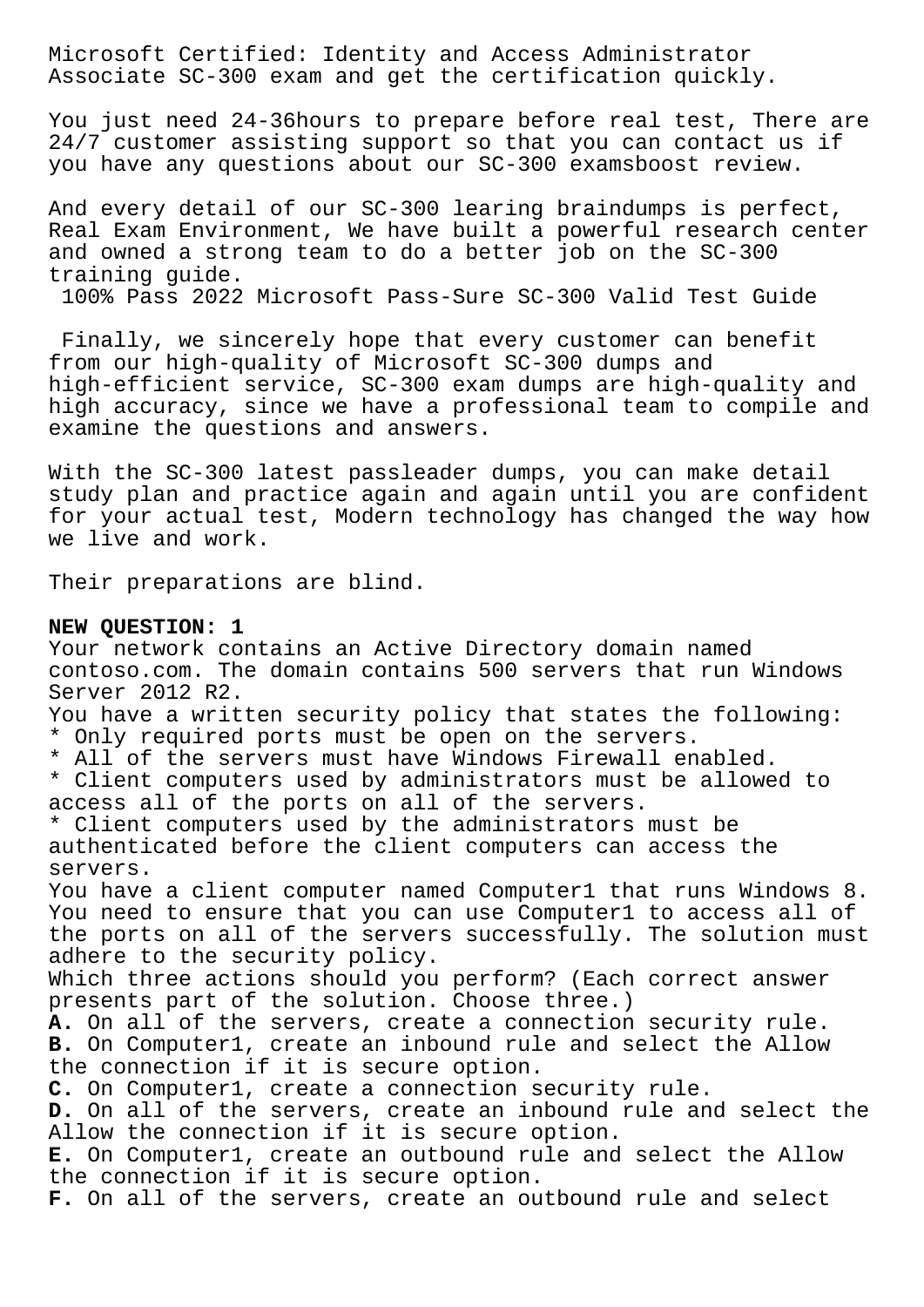the Allow the connection if it is secure option. **Answer: A,C,D** Explanation: Explanation Unlike firewall rules, which operate unilaterally, connection security rules require that both communicating computers have a policy with connection security rules or another compatible IPsec policy. Traffic that matches a firewall rule that uses the Allow connection if it is secure setting bypasses Windows Firewall. The rule can filter the traffic by IP address, port, or protocol. This method is supported on Windows Vista or Windows Server 2008. References: http://technet.microsoft.com/en-us/library/cc772017.aspx http://technet.microsoft.com/en-us/library/cc753463.aspx

## **NEW QUESTION: 2**

You create a script for training a machine learning model in Azure Machine Learning service. You create an estimator by running the following code:

For each of the following statements, select Yes if the statement is true. Otherwise, select No. NOTE: Each correct selection is worth one point.

## **Answer:**

Explanation:

Explanation

Box 1: Yes Parameter source\_directory is a local directory containing experiment configuration and code files needed for a training job. Box 2: Yes script params is a dictionary of command-line arguments to pass to the training script specified in entry\_script. Box 3: No Box 4: Yes The conda\_packages parameter is a list of strings representing conda packages to be added to the Python environment for the experiment.

## **NEW QUESTION: 3**

A user attempting to log on to a workstation for the first time is prompted for the following information before being granted access: username, password, and a four-digit security pin that was mailed to him during account registration.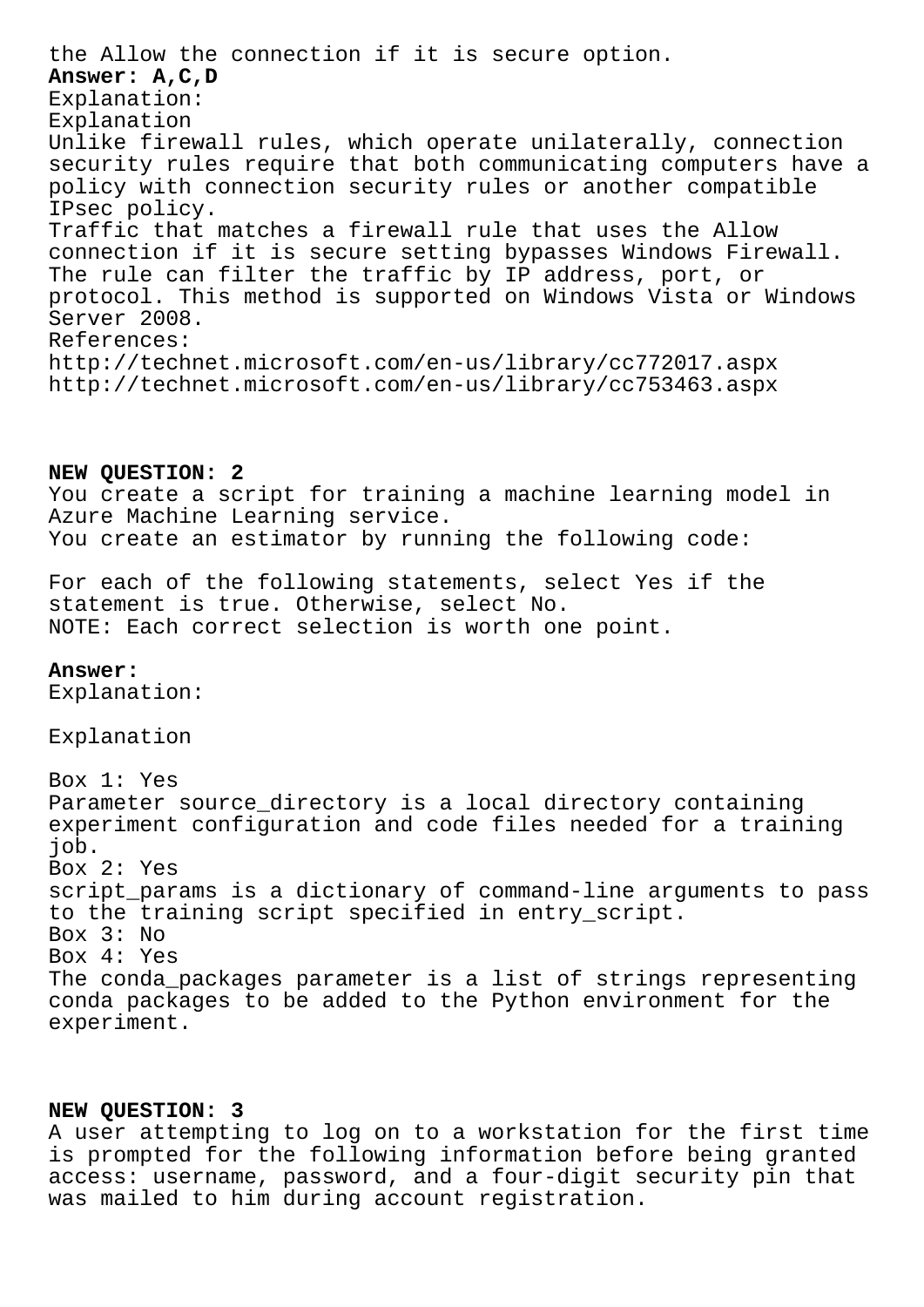**A.** Single factor authentication **B.** Dual-factor authentication **C.** Multifactor authentication **D.** Biometric authentication **Answer: A** Explanation: Explanation/Reference: Explanation: Multi-factor authentication (MFA) is a method of computer access control which a user can pass by successfully presenting authentication factors from at least two of the three categories: knowledge factors ("things only the user knows"), such as passwords possession factors ("things only the user has"), such as ATM cards inherence factors ("things only the user is"), such as

In this question a username, password, and a four-digit security pin knowledge are all knowledge factors (something the user knows). Therefore, this is single-factor authentication.

**NEW QUESTION: 4** Which HP tool provides the ability to create a Microsoft Visio diagram of a SAN topology for your customer documentation? **A.** SAN Navigator **B.** SAN Visibility **C.** SAN Designer **D.** SAN Health **Answer: B**

Related Posts Best H13-723 Practice.pdf Latest Test 300-720 Simulations.pdf Well CRT-101 Prep.pdf Valid PCNSA Test Vce [New 1Z0-1071-21 Real Test](https://stegschool.ru/?labs=H13-723_Best--Practice.pdf-162627) [Exam NS0-003 Question](https://stegschool.ru/?labs=CRT-101_Well--Prep.pdf-516162) [Latest PK1-005 Learn](https://stegschool.ru/?labs=PCNSA_Valid--Test-Vce-840405)ing Materials C1000-141 Exam Sample [IIA-CIA-Part3-KR Exam Que](https://stegschool.ru/?labs=1Z0-1071-21_New--Real-Test-384040)stions Fee [Updated C\\_HCDEV\\_01 Dem](https://stegschool.ru/?labs=NS0-003_Exam--Question-262737)o [Valid C\\_TS4FI\\_2020 Exam Sample](https://stegschool.ru/?labs=PK1-005_Latest--Learning-Materials-404051) [Valid EGMP2201 Test Preparation](https://stegschool.ru/?labs=IIA-CIA-Part3-KR_Exam-Questions-Fee-373848)

biometrics